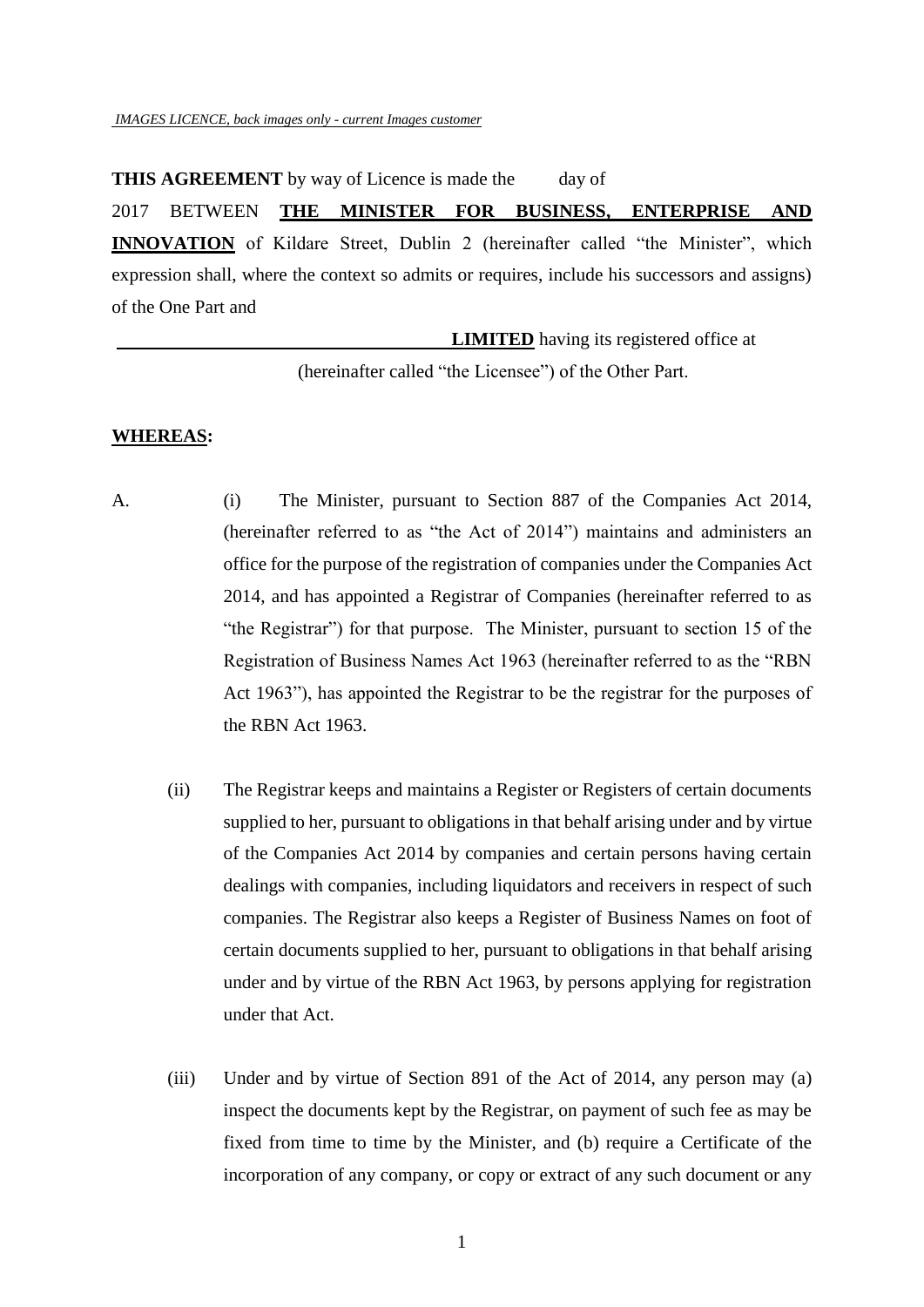part of any other document to be certified by the Registrar, on payment for the Certificate, certified copy or extract, of such fee as the Minister may fix. Under and by virtue of Section 16 of the RBN Act 1963, any person may (a) inspect the documents kept by the Registrar, on payment of such fee as may be prescribed, and (b) require a certificate of the registration of any person, or a copy of or extract from any other document or any part of any other document to be certified by the Registrar, on payment for the certificate, certified copy or extract, of such fee as the Minister may prescribe.

- (iv) Under and by virtue of Section 214 of the Companies Act 2014, the power conferred on a company by Section 213(1) of the Act of 2014 to keep a Register or other record by recording the matter in question otherwise than by making entries in bound books, includes power to keep the Register or other record, other than the Minute Book kept pursuant to Section 166 of the Act of 2014, by recording the matters in question otherwise than in a legible form so long as the recording is capable of being reproduced in a legible form.
- (v) The Registrar, for the better management and performance of her functions and duties pursuant to the Companies Act 2014, and of her functions and duties pursuant to the Registration of Business Names Act 1963, and under the direction of the Minister, has caused substantial investment to be made in and about the obtaining, compiling and presentation of a database of such documents and the data as has been furnished to her as aforesaid, and has compiled a database which is an extract of such information, facts and data as have been furnished to her, arranged in a systematic or a methodical way, and individually accessible, by means which include electronic, electromagnetic or electro-optical process or analogous process (which database is hereinafter referred to as "the Registrar's Database").
- (vi) The Registrar compiles the records and information and data supplied to her, as and when it is supplied to her, arranged in a systematic or methodical way and individually accessible, by scanning the documents filed with her to a computerbased document system so as to form part of her Database, and the Licensee has already executed a Licence Agreement with the Registrar in respect of the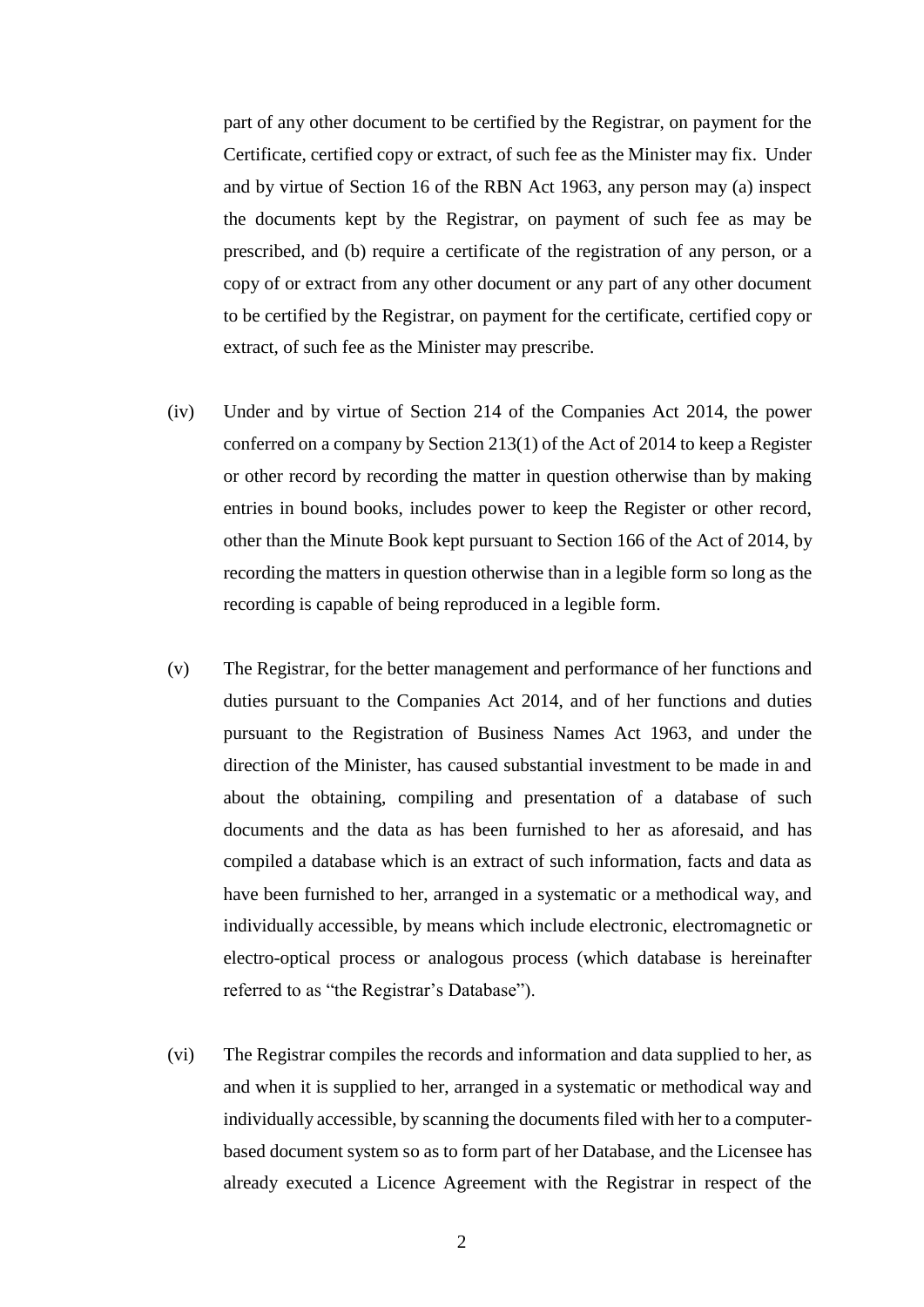transmission to the Licensee of the records, information and data supplied to the Registrar as and from the date of execution of said Licence Agreement.

- (vii) The Registrar has compiled the records and information and data that were supplied to her prior to the date of this Agreement, arranged in a systematic or methodical way and individually accessible, by scanning the documents filed with her to a computer-based document system so as to form part of her Database, which records, information and data are hereinafter referred to as the "Back File". The Registrar intends to transfer the Back File to appropriate Media for transmission to appropriate licensees.
- (viii) The fees for the provision of the foregoing extract from the Registrar's Database are fixed by the Minister pursuant to Section 891 of the Companies Act 2014, and Section 16(1) of the RBN Act 1963, or any Act amending, extending, repealing or replacing either of the foregoing, and are set out in Clause 7 to this Agreement under the heading "Tariff", and are subject to review as therein provided.
- (ix) The copyright in the Registrar's Database is a Government Copyright under and by virtue of Section 191 of the Copyright and Related Rights Act, 2000 (hereinafter referred to as "the Copyright Act of 2000"), as the Licensee hereby ACKNOWLEDGES AND ADMITS.
- (x) The Licensee hereby ACKNOWLEDGES AND ADMITS that the Registrar's Database is an original Database within the meaning of and for the purposes of the Copyright Act of 2000, and that a Database Right, within the meaning of Section 321 of the Copyright Act of 2000 exists in respect thereof and that the Government is the maker of that said Database.
- B. (i) The Licensee operates a computerised information service which enables its own clients to have access to information prepared by it, the Licensee, from a number of sources and stored in the Licensee's central computer system (which database is hereinafter referred to as "the Licensee's Database").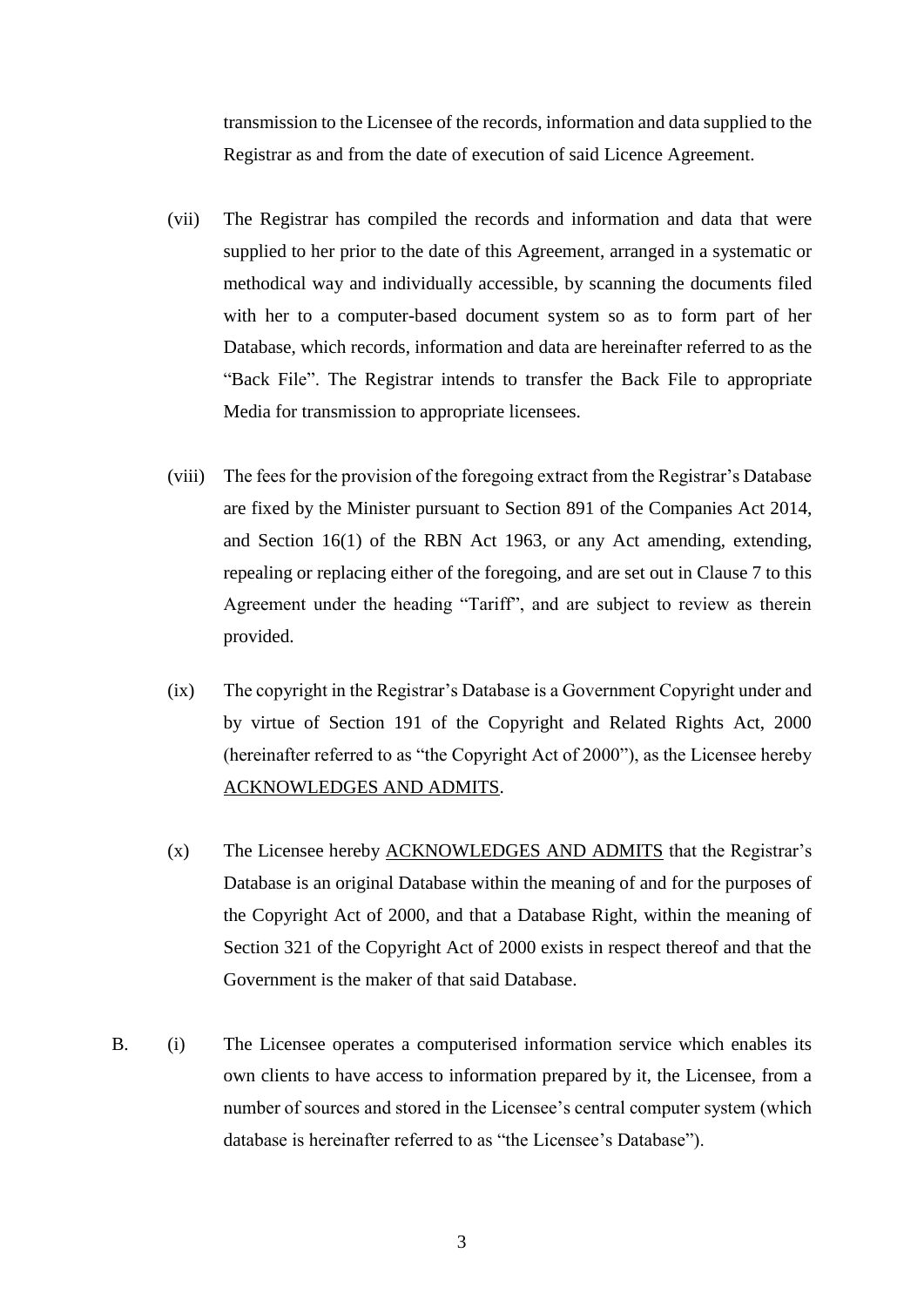- (ii) The Licensee wishes to obtain and use in connection with its business aforesaid, certain documents and data from the Registrar's Database, in order to augment and/or improve the Licensee's Database for access by its clients, and has requested the Registrar to supply the Media as hereinafter defined, and to license or permit it to use the same, and the Minister has agreed, for the fee hereinafter stated, and on the terms and subject to the conditions hereinafter contained, so to do.
- (iii) The Licensee hereby **ACKNOWLEDGES** that it, the Licensee, has been made aware that other persons have applied to the Registrar for a like or similar Licence or Licences and facilities, and that the Registrar intends to make a like facility or a like or similar Licence available to other persons or bodies, and that a like facility or a like or similar Licence has already been made available by the Registrar to other persons or bodies and that the Registrar intends to and will continue to perform her statutory duties to the public under Section 891 of the Companies Act 2014, and under section 16 of the Registration of Business Names Act 1963, and any amendment or amendments thereof that may from time to time be made thereto, and that she intends to upgrade and endeavour to further upgrade the services and facilities which she offers to the public, and the mode and manner in which the same are and shall be provided to the public, and that the Licence being hereby granted to the Licensee is granted on a nonexclusive basis, and WITHOUT PREJUDICE to the manner and mode in which the Registrar may continue to perform her duties and functions to the public, and others, in the future.
- C. NOW IT IS HEREBY AGREED by and between the Minister and the Licensee as follows:

#### **1. DEFINITIONS:**

In this Agreement, the following words and expressions shall, where the context so admits or requires, bear the following meanings:

(a) "The Companies Act" means the Companies Act 2014, and any Act amending, extending, repealing or replacing same.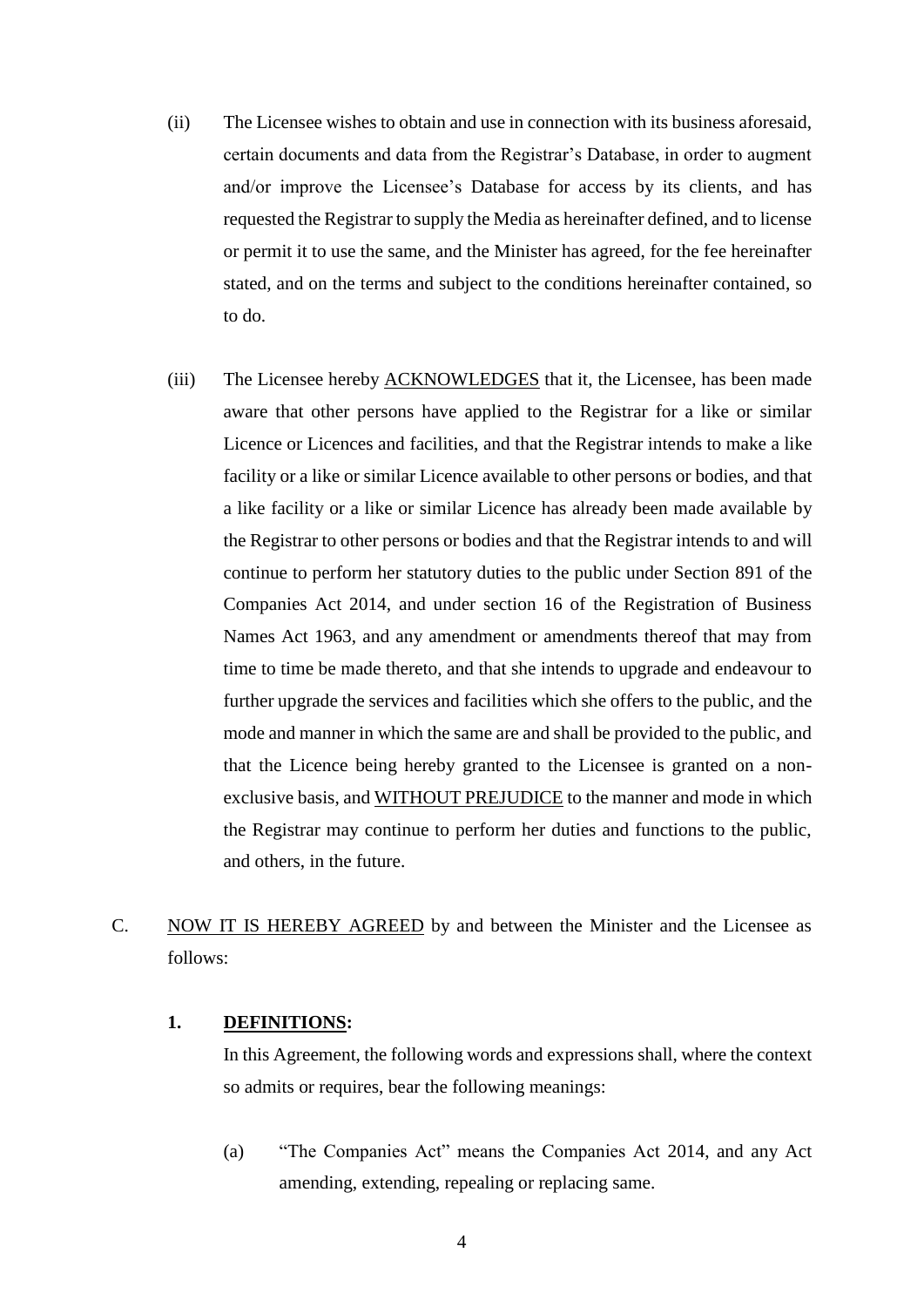- (b) "The Copyright Acts" means the Copyright and Related Rights Acts, 2000 to 2007, and any Act amending, extending, repealing or replacing same.
- (c) "The Data Protection Acts" means the Data Protection Acts, 1988- 2003, and any Act amending, extending, repealing or replacing same.
- (d) "Data" means the documents and information specified in the First Schedule hereto.
- (e) "Media" means the mode of storage, transfer and retrieval referred to in Recital A.(vii) above and specified in the Second Schedule hereto.
- (f) "Medium" means the method of transfer of Data referred to in Recital A (vii) above, and specified in the Second Schedule hereto.
- (g) "Personal Data" means data in relation to a living person who can be identified either from the data or from the data in connection with other information in the possession of the Data Controller, or as defined in Section 1(i) of the Data Protection Act, 1988, or any Act amending, extending, repealing or replacing the same.
- (h) "Direct Marketing Purpose" means for the purpose of advertising or promoting a particular product or service or products and services.
- (i) "Substantial" in relation to the extraction or re-utilisation of the Data means substantial in terms of quantity or quality, or a combination of both.
- (j) "A Value Added Product" means a product consisting of Data supplied to or taken by the Licensee hereunder in its supplied raw state, loaded onto databases, processed and reformatted with data, whether obtained from other sources or not, and/or analysed, so as to add value to the raw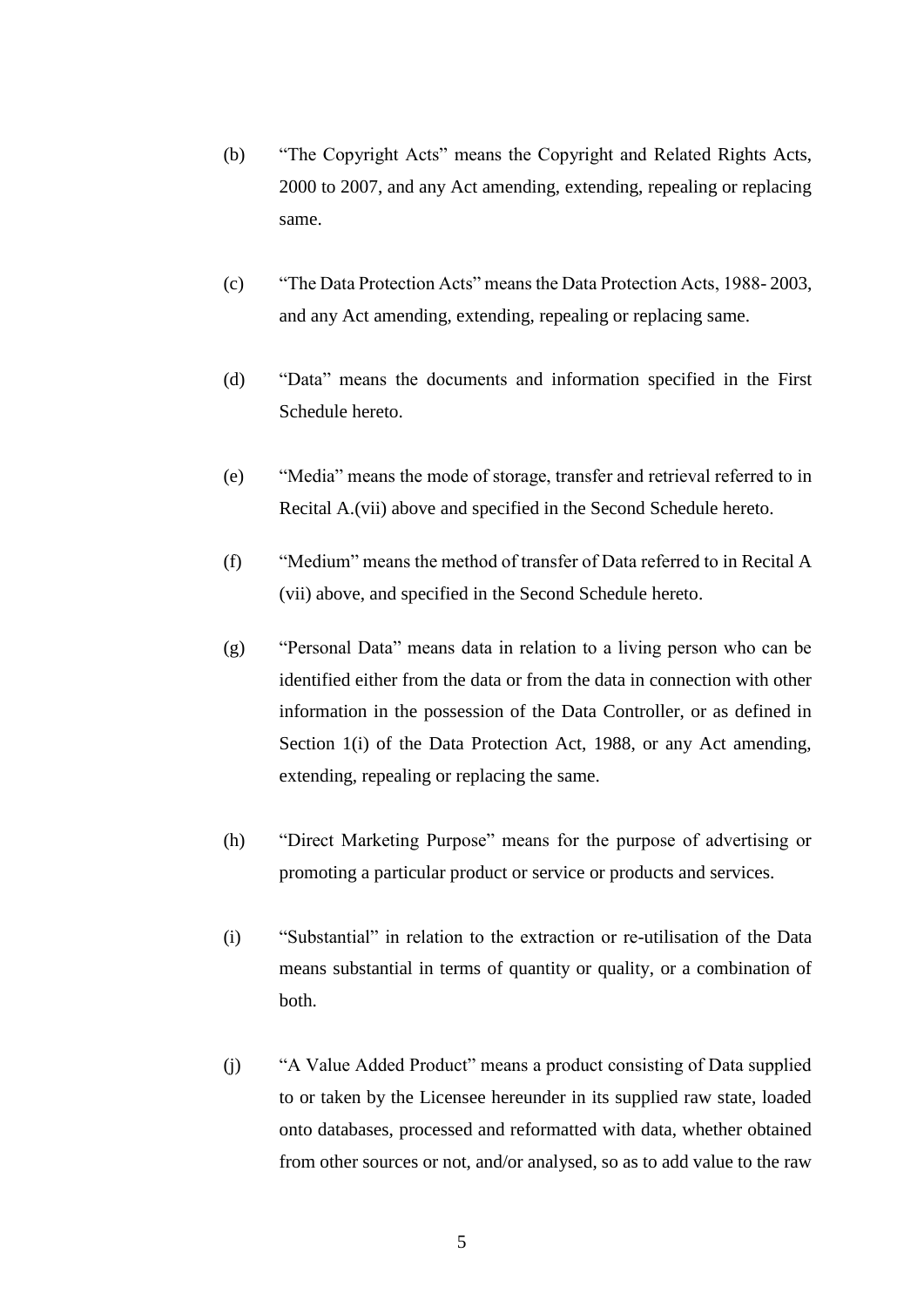data, and so as to create derived information, for incorporation in products and services of the Licensee, before being supplied on to any customer or customers of the Licensee.

- 2. IT IS HEREBY AGREED AND DECLARED between the Minister and the Licensee as follows:
	- (a) PROVIDED ALWAYS FURTHER that for the purposes of the foregoing sub-clauses, and in particular sub-clauses 1(i) above, it is hereby AGREED AND DECLARED that in the event of any dispute arising as to whether, in any particular event or events, a part of the Database is or any particular user of any part, parts or portion of the Database is (i) an insubstantial part or parts of the Registrar's Database or (ii) a substantial part, parts or portion thereof, and in the event of the Licensee and the Registrar not being able, within seven working days of the dispute or difference arising, or such longer period as may be agreed between the Licensee and the Registrar, to resolve the dispute or difference, the dispute may be referred, at the request of either the Registrar or the Licensee, to such person, for his determination, as may be nominated by the President for the time being of the Law Society of Ireland, and the fees and expenses of such person so nominated or appointed by the President shall be borne and paid by such party as the said Arbitrator shall direct, and in default of direction by the said person, be paid equally by the Registrar and the Licensee.

### **3. TERM:**

This Agreement shall be deemed to commence on the date of signing hereof and shall continue in full force and effect, unless and until determined in accordance with the provisions in that behalf hereinafter contained.

#### **4. DELIVERY OF DATA:**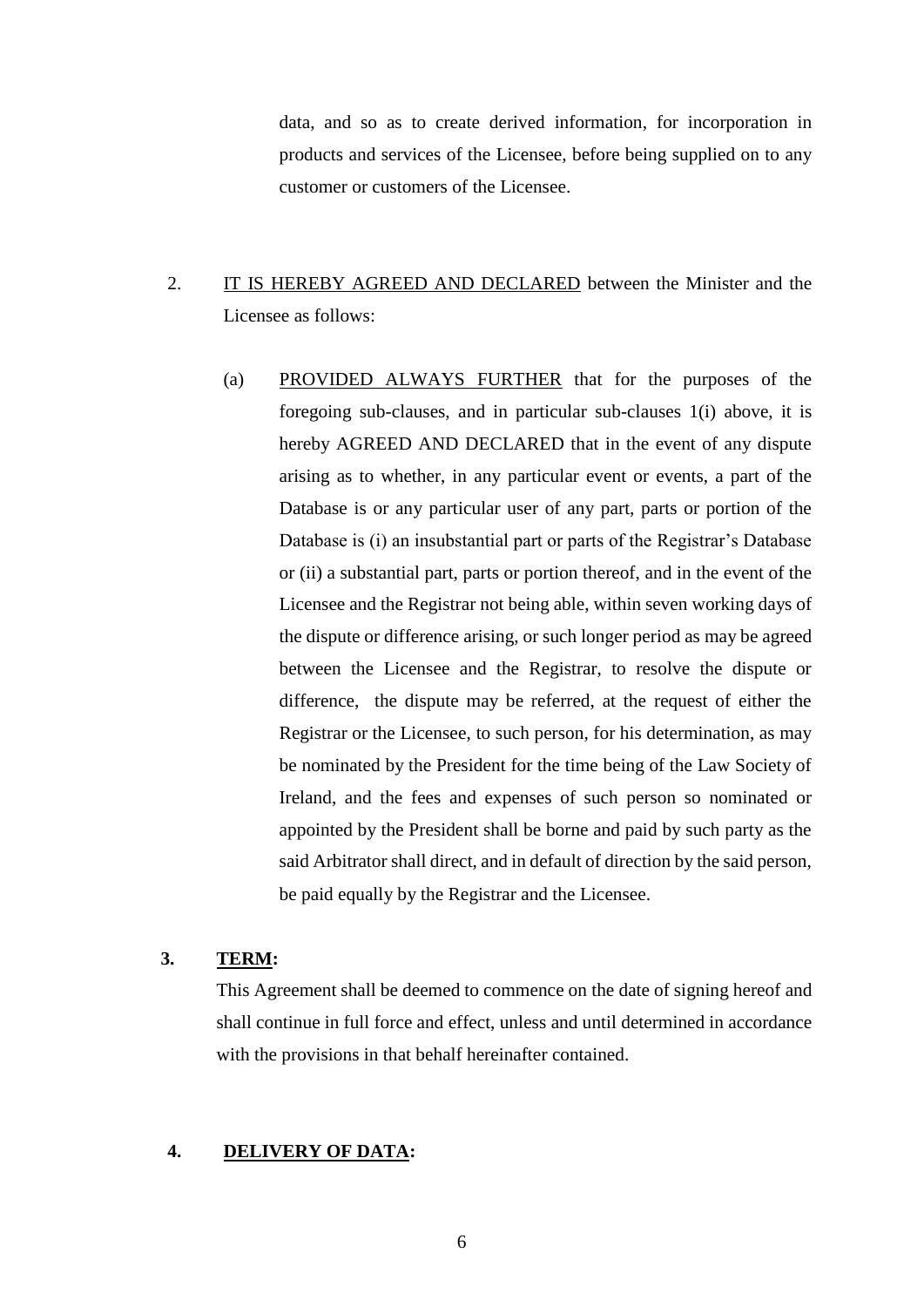- (a) The Registrar shall supply to the Licensee the Data in the manner and format specified in the Second Schedule hereto PROVIDED ALWAYS that neither the Minister nor the Registrar shall be liable for any penalty, loss, injury, damage or expense arising from any delay in delivery of the Data to the Licensee which may be caused by strikes, lock-outs, breakdown of machinery or equipment, and/or any other circumstances or which are outside the control of the Registrar, nor shall any delay or failure on the part of the Registrar to deliver the Data in due time, entitle the Licensee to repudiate this Agreement.
- (b) The Licensee shall have the right to make inquiries about the Data, and for such purposes, the Registrar will designate one or more of her staff to deal with such inquiries and such inquiries as may be made by any other person, persons or body enjoying the like or similar rights to those of the Licensee hereunder. The Registrar will use her best endeavours to ensure that such inquiries are replied to as soon as is reasonably practicable.

#### **5. LICENCE TO USE:**

In consideration of the payment of the Tariff and the entitlement to services the same are hereby reserved, the Minister hereby LICENCES AND PERMITS the Licensee, in common with the Registrar, and also in common with all other persons or bodies as may, from time to time, be granted a like or similar right or permission as are hereby Granted and Permitted to the Licensee and all other persons duly authorised by law, subject to and on the terms and conditions herein, to USE the Data for the following purposes, but SUBJECT TO the following conditions and limitations:

- (a) Subject to the following sub-clauses, the Licensee may, as a lawful user, do any of the acts permitted to be done by a lawful user under or by virtue of the Copyright Acts of 2000 to 2007, and the Data Protection Acts, 1998 to 2003.
- (b) In respect of those companies as are specified in the Third Schedule hereto, the Licensee, whether acting by itself, its servants or agents, shall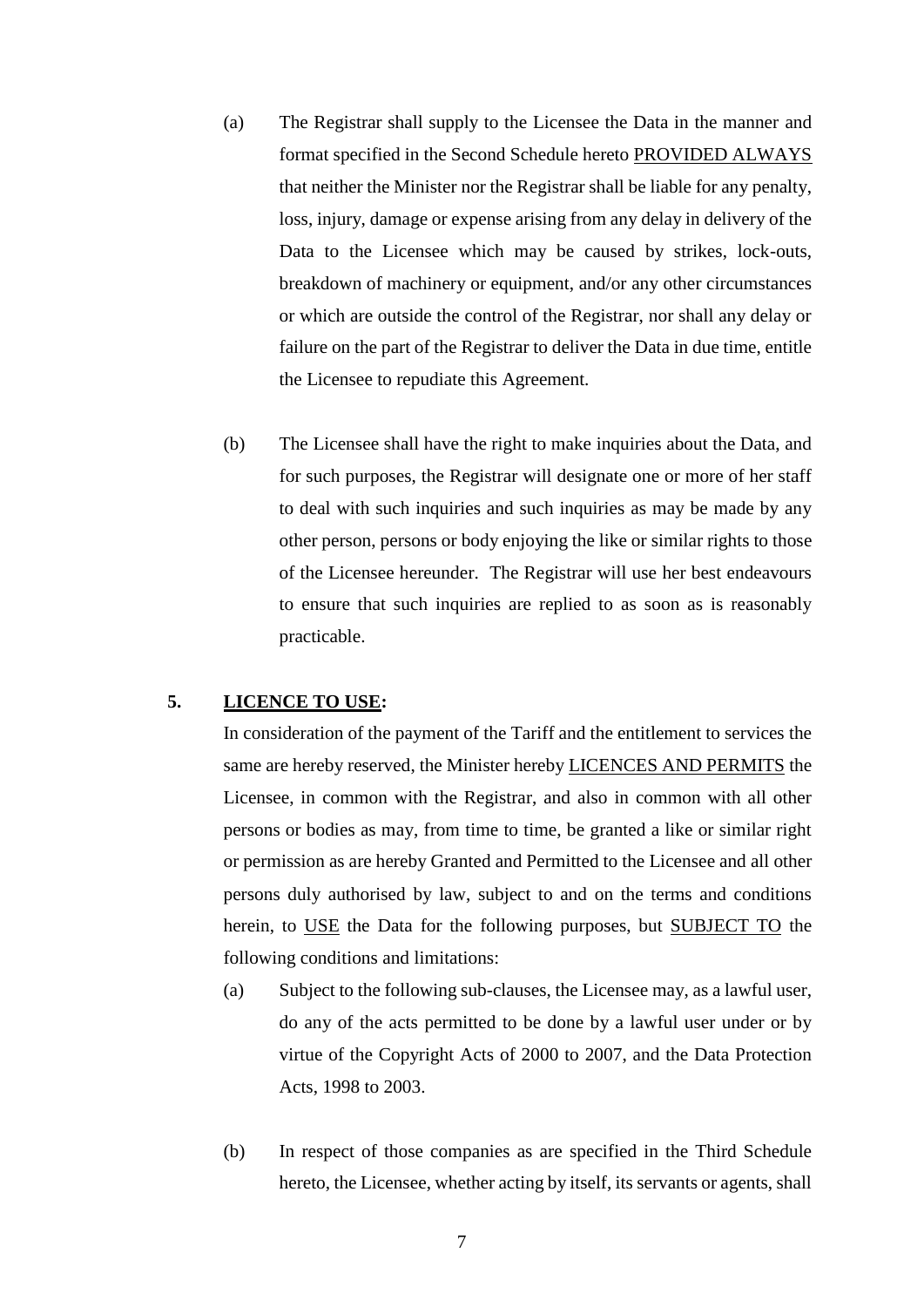not be entitled to sell, distribute, publish, supply or apply the Data, either in its entirety or substantially in its entirety, in its raw state or original format as supplied hereunder to any of those companies otherwise than at a price which equals or exceeds 120% of the price for the time being paid or payable by the Licensee hereunder.

- (c) Subject to sub-clause (b) above, the Licensee, whether acting by itself, its servants or agents, shall be entitled to permit any customer or customers of the Licensee, on a pay-per-document retrieved basis only, to have access to any part of the Data in its image form
- (d) Subject to sub-clauses (b) and (c) above, not to sell, distribute, publish, supply or apply the Data supplied hereunder to any customer of the Licensee other than as value added data or a Value Added Product.
- (e) Not to utilise, distribute, publish, supply or apply any part, parts or portion of the Data for direct marketing purposes to home or residential addresses, and to impose a similar condition on any of its customers to which it sells, distributes, publishes, supplies or applies the Data, or any part or parts or portion of it or any Data supplied hereunder which has been reformatted, and to which no additional data of the Licensee itself has been added to, and the Licensee shall equally impose this prohibition on its own customers.
- (f) Subject to the sub-clauses (a), (b), (c), (d) and (e), the Licensee shall be entitled to extract or utilise or re-utilise insubstantial parts of the Registrar's Database for any lawful purpose. For the purposes of determining what is an "insubstantial part or parts of the Registrar's Database", the provisions of Section 324(3) of the Copyright Act of 2000 shall apply hereto, and shall be deemed to apply herein as written herein *ad longum*.
- (g) Not to use the Data, or any parts or part or portion of the Data, or allow the Data or any parts or part or portion of the Data to be used for any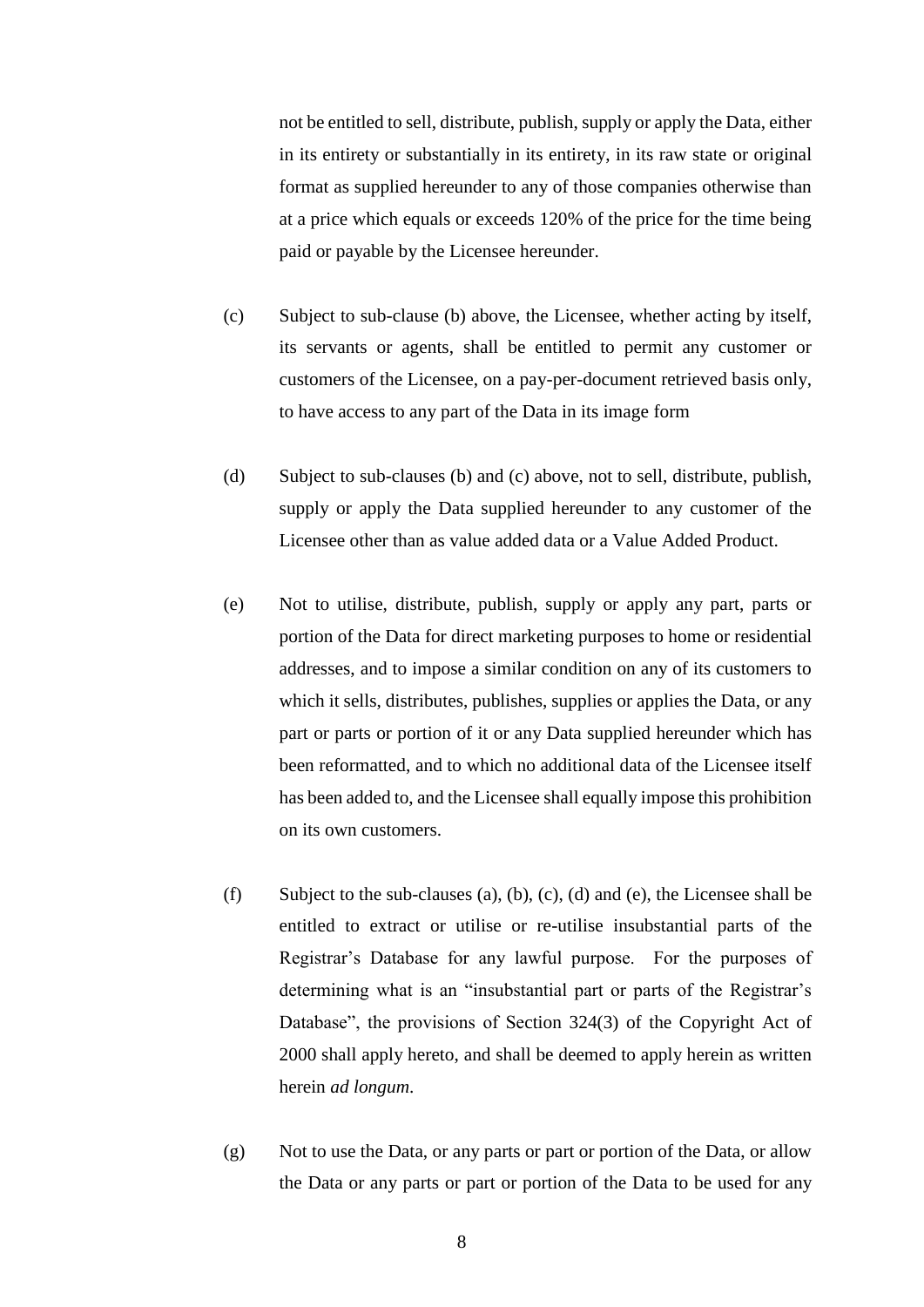purpose which is an illegal, immoral, fraudulent or dishonest purpose, or in support of any such illegal, immoral, fraudulent or dishonest purpose, and to impose a similar condition on any of its customers to which it sells, distributes, publishes or applies the Data, or any parts, part or portion thereof.

- (h) Not to use the Data, or any parts or part or portion of the Data, or to allow the Data or any part, parts or portion of the Data to be used for any purpose other than as permitted above.
- 6. (a) PROVIDED ALWAYS that for the purposes of sub-clauses (d) (e) and (f) of Clause 5 above, the Data as supplied to the Licensee shall not be published or supplied or furnished by the Licensee to any third party, either in its entirety or substantially in its entirety or as to any substantial part or portion thereof or which unreasonably prejudices the legitimate interests of the Government as maker of the Registrar's Database or the legitimate interests of the Registrar in or about the performance of her functions and duties under the Companies Act 2014, or under the RBN Act 1963, or any Regulations made under the said Acts by the Minister, or any Section thereof.
	- (b) AND FURTHER PROVIDED ALWAYS that for the purposes of subclause (b) of Clause 5 above, the Registrar shall be entitled during the continuance and currency of this Licence by notice in writing to be given by or on behalf of the Registrar to the Licensee, and to be given or sent by the Registrar to the Licensee within twenty-one days after  $15<sup>th</sup>$  July and/or 15th December of each or any year of the term of this Licence, in her absolute discretion, to delete the name of any of the companies or bodies specified in the Third Schedule hereto and/or to add the name of any other company or Licensee which is then or has become a customer of the Registrar and has taken a Licence or has agreed to take a Licence from the Minister, and in respect of any company or body which is listed in the Third Schedule hereto to substitute any associated company of any company listed in the Third Schedule hereto in lieu of a company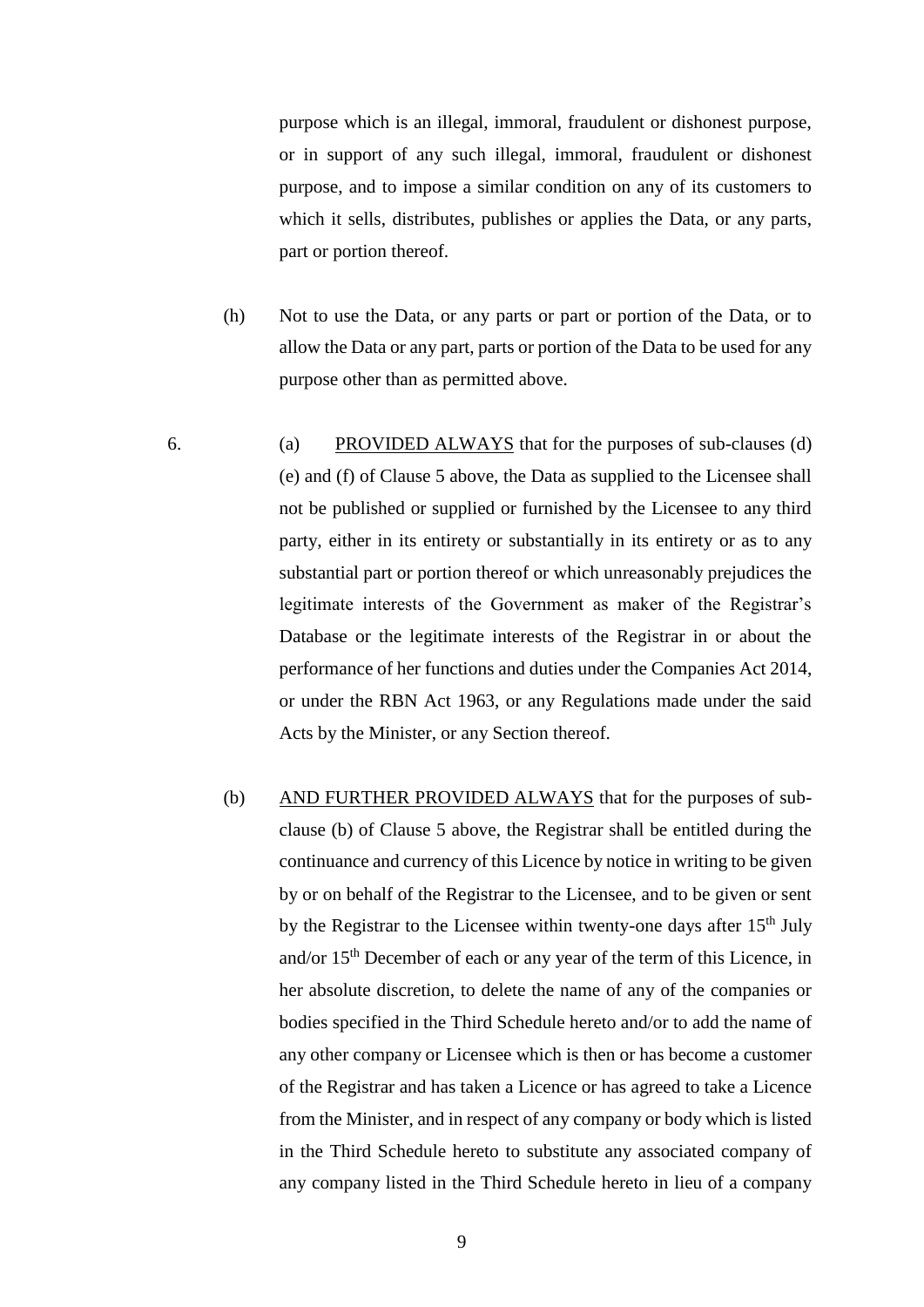specified from time to time in the said Third Schedule in lieu of the original company.

- (i) The Registrar shall, within the said period of twenty-one days of  $15<sup>th</sup>$  July and/or  $15<sup>th</sup>$  December, and having made such an addition or substitution to the said List as aforesaid, send a copy of the Revised Third Schedule to the Licensee, by fax or by email, and thereupon the Licensee shall be bound by such revised list or Third Schedule as if the same had been incorporated into and become part of these Presents.
- (ii) This Licence is personal to the Licensee. The Licensee shall give notice in writing to the Registrar of any proposed or actual change in the control of the Licensee, stating the nature of the proposed change and the identity of the party or parties involved.
- (iii) Upon receipt of notice given under the preceding sub-clause, or if the Licensee fails to give notice under the said preceding clause, then upon becoming so aware that there has been a change in the control of the Licensee, the Registrar shall have thirty days within which to terminate this Licence by giving three months' notice in writing to the Licensee, upon the expiration of which said period the Registrar's right to terminate shall expire.
- (iv) If the Registrar exercises her right to terminate this Licence pursuant to the provisions of the sub-clause hereinbefore contained, she shall then offer to enter into a new Licence Agreement with the Licensee in exactly similar terms to this Licence.
- (c) AND FURTHER PROVIDED ALWAYS and the Licensee hereby AGREES with the Minister and with the Registrar as follows:
	- (i) That the Registrar shall be entitled to and shall maintain: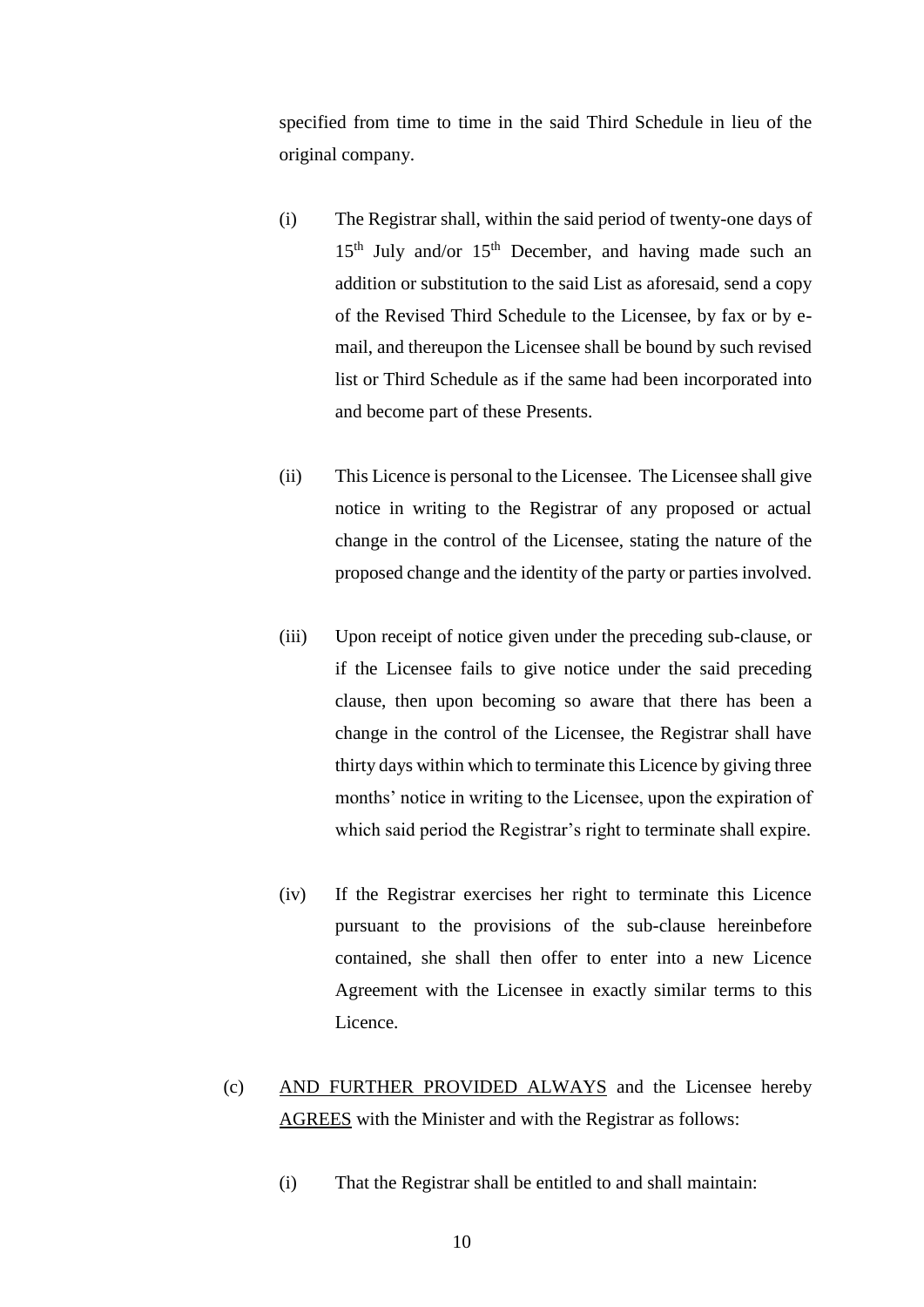(a) a Fair Processing Notice on her website listing the identity of, *inter alia*, the Licensee and each other Licensee specified in the Third Schedule hereto and, where each such Licensee has nominated a representative for the purposes of the Data Protection Acts, the identity of such representative or representatives,

#### and

(b) A link on the Registrar's website to the Licensee's website so as to enable the viewer to check the Licensee's website.

(ii) The Licensee shall, for the purposes of the Data Protection Acts, maintain on its website where it has nominated a representative for the purposes of the Data Protection Acts, the identity of such representative.

#### 7. **TARIFF:**

(a) In consideration of the Licence and Permit aforesaid, and subject to the provisions hereinafter contained as to the review by the Registrar of the Tariff payable hereunder, and on the terms and conditions herein, the Licensee shall pay to the Registrar the following Tariff on signing of this Agreement:

€[ ], (*to be inserted as appropriate - adjust pro rata from*  $\epsilon$ 63,360 x 3 – *where Licensee has already paid for the most recent three years' images under the main images Licence, the fee is €2,500 being the admin/extraction charge. If the Licensee has already paid for 2 years' images under the main Licence, the fee to be inserted is €65,860. Where it has paid for 1 year's images under the main Licence, the fee hereunder will be €129,220 and so on*)

(b) (i) IT IS HEREBY AGREED AND DECLARED that if the said Tariff payable hereunder, shall be in arrears, and shall not be paid in full within ten days of the due date for payment thereof, then and in such event the Minister, acting by his Agent, the Registrar, may SUSPEND the supply of the Data to the Licensee, and may further, on first giving seven days' notice in writing to the Licensee after the expiration of the said period of ten days aforesaid, of his INTENTION to revoke the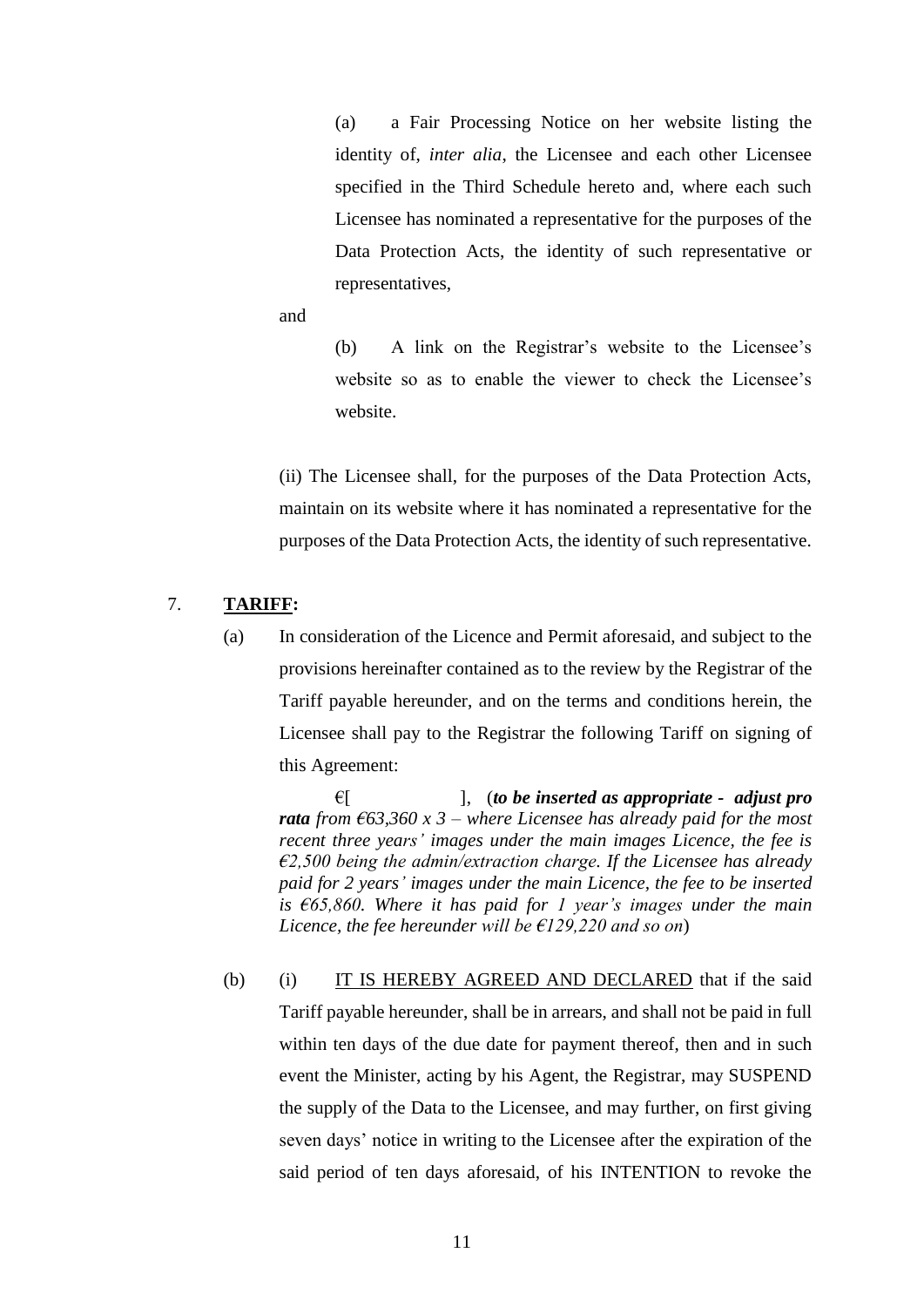Licence and Permission hereby granted to use the Data, and if the said payment is not made within the said further period of seven days, then, on the expiration of the said period of seven days, this Licence and Permission shall be hereby REVOKED and be at an END, and the Licence and Permission hereby granted to use the Data shall thereupon forthwith absolutely CEASE AND DETERMINE.

(ii) IT IS HEREBY AGREED AND DECLARED that TIME shall be of the ESSENCE of this Agreement for the purposes of this Clause.

#### 8. **BACKUP SERVICES TO BE PROVIDED BY THE REGISTRAR:**

- (a) In addition to the provision of the Data as hereinbefore agreed to be provided, the Registrar shall provide, or cause to be provided, a telephone support line between the hours of 10 a.m. and 4 p.m., Monday to Friday (save and except for Public and Bank Holidays), to deal with or endeavour to deal with any technical questions which the Licensee may have concerning the Data.
- (b) The Registrar shall make available to the Licensee a reasonable amount of time, to be determined at the sole and absolute discretion of the Registrar, of the staff of the Registrar to consult with the technical and professional staff of the Licensee. In the event that such consultation involves the incurring of travelling and ancillary expenses by the staff of the Registrar, the amount of such expenses will be negotiated and agreed in advance by and between the Licensee and the Registrar, or such officer of the Registrar as the Registrar may nominate for that purpose, and will be reimbursed by the Licensee to the Registrar SAVE AND EXCEPT where such consultations are necessitated by some fault, error or failure in the Data supplied.

#### 9. **ACKNOWLEDGEMENT: NO WARRANTY AS TO ACCURACY:**

(i) The Licensee hereby acknowledges that it is aware that the information contained in the Data and the Registrar's Database has been and is being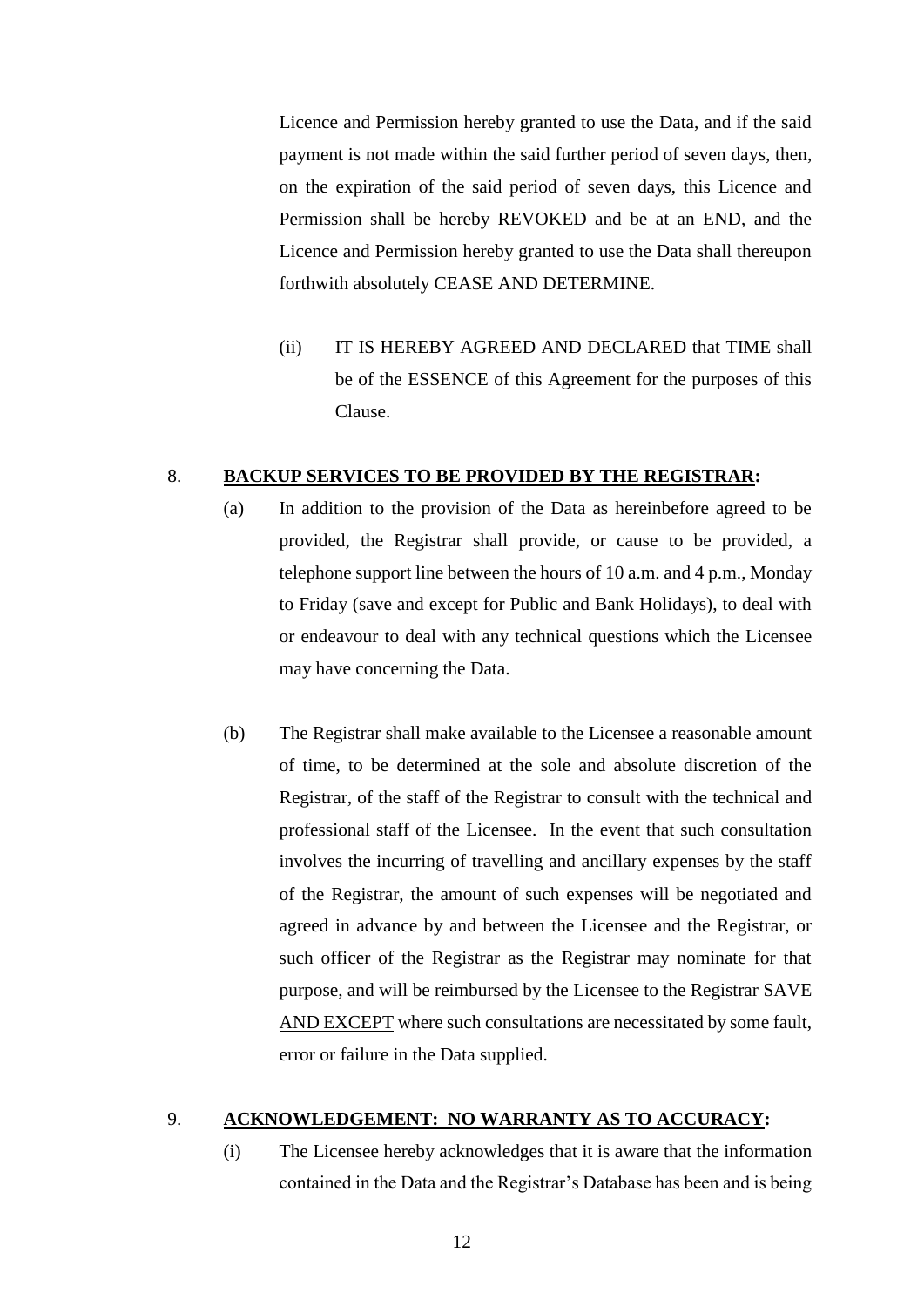supplied to the Registrar by or on behalf of companies and other persons, pursuant to statutory obligation. The Licensee acknowledges that although very basic checks may have been carried out on the information, its content has not been verified and that it has been accepted by the Registrar in good faith and further acknowledges that the fact that information is on the public record should not be taken to and does not indicate that the Registrar has approved, checked, verified or validated it in any way. The Registrar makes no representations and gives no warranty in respect of the accuracy, adequacy, veracity or completeness of any information contained in the Data where that information has been supplied to the Registrar by a third party.

- (ii) The Licensee is wholly responsible for assessing whether the Data is suitable for its purpose and for ensuring that those to whom it sells, supplies, distributes or publishes the Data under Clause 5 hereof are aware of or are given notice of the matters set out in Clause 9(i) hereof.
- (iii) The Licensee hereby ACCEPTS AND AGREES that neither the Minister nor the Registrar shall be liable to the Licensee, or to any client or customer of the Licensee, or any person claiming under or through the Licensee, for any loss or damage, or any costs or expenses arising out of or by virtue of any inaccuracy or untrue or incorrect information contained in the information and particulars, or any part thereof, supplied to the Registrar by or on behalf of any company, or any professional person, pursuant to statute or otherwise, or at all.

### 10. **NOTIFICATION OF FACTUAL ERRORS:**

(a) In the event of the Licensee ascertaining the existence of any factual error in the Data that may arise from a processing error on the part of the Registrar, it shall forthwith notify the Registrar, by e-mail, of said factual error, and what the error is, and if the error notified by the Licensee arose from a processing error, the Registrar shall make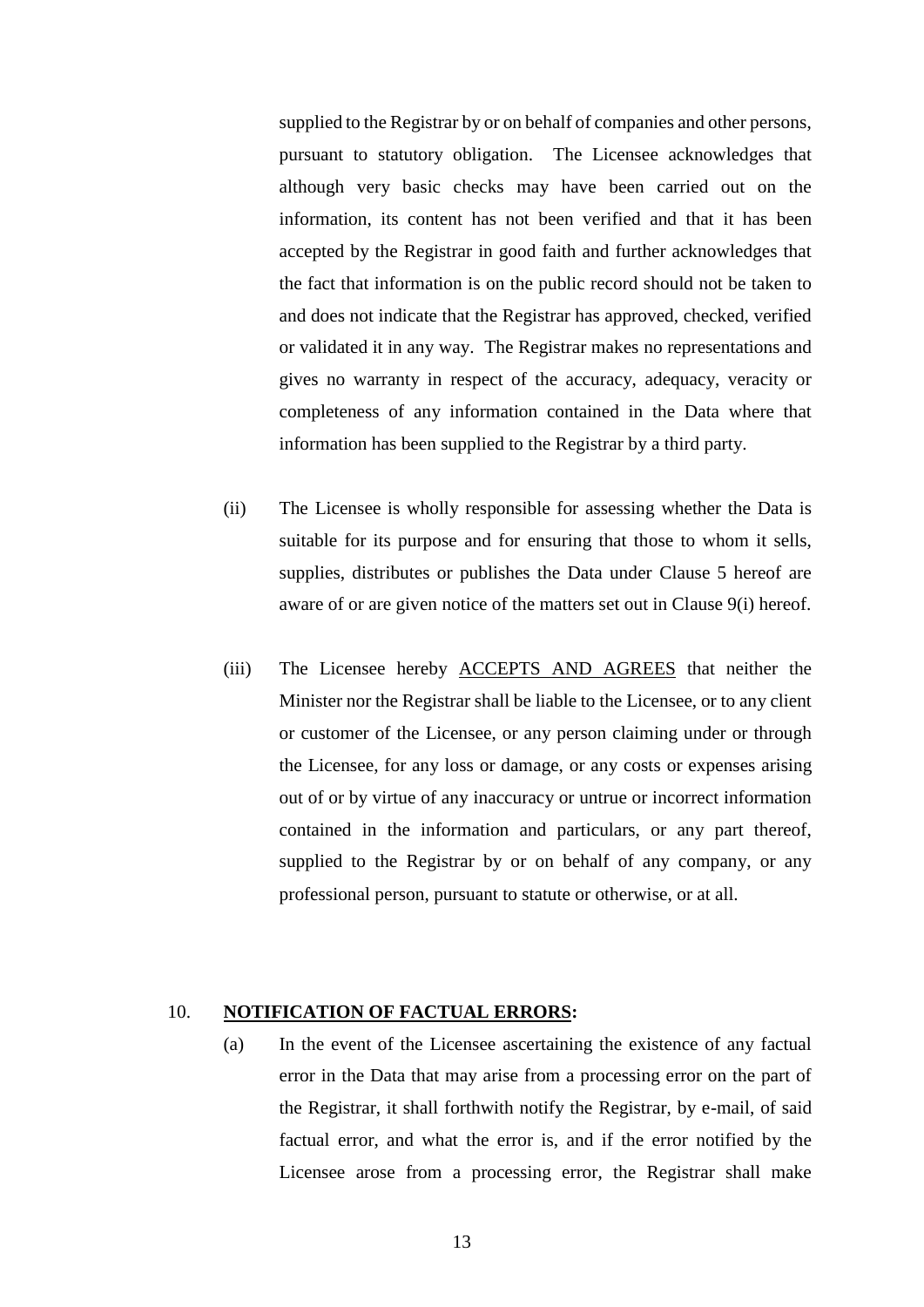whatever amendment is appropriate, if any, and shall notify said amendment to the Licensee by email.

- (b) Where the Registrar has made an amendment of foot of a notification received under subparagraph (a), the Licensee shall notify the Registrar, on request, by email of the total number of its customers to whom the factually erroneous material has been supplied by the Licensee and shall confirm to the Registrar in writing that all its customers who accessed the factually erroneous material have been contacted by the Licensee and made aware of the error and have been supplied by the Licensee with the amendment thereto.
- (c) In the event of the Registrar becoming aware of any factual error in the Data which has been supplied to the Licensee arising from a processing error on the part of the Companies Registration Office, she shall make whatever amendment is appropriate and shall notify said amendment by email to the Licensee and the Licensee shall

(i) notify the Registrar, by email, of details of the number of customers to whom the factually erroneous material has been supplied by the Licensee

and

(ii) shall confirm to the Registrar in writing that all its customers who accessed the factually erroneous material have been contacted by the Licensee and made aware of the error and have been supplied by the Licensee with the amendment thereto.

#### 11. **LICENSEE'S COVENANTS:**

(i) The Licensee hereby COVENANTS AND AGREES with the Minister and with the Registrar, and each of them, that it shall comply with the provisions of the Data Protection Acts, and in particular with the provisions of Section 2, Section 2(1)(a), (b), (c) and (d), Section 6 and Section  $6(2)(a)$  and (b) of the Data Protection Act, 1988, as amended.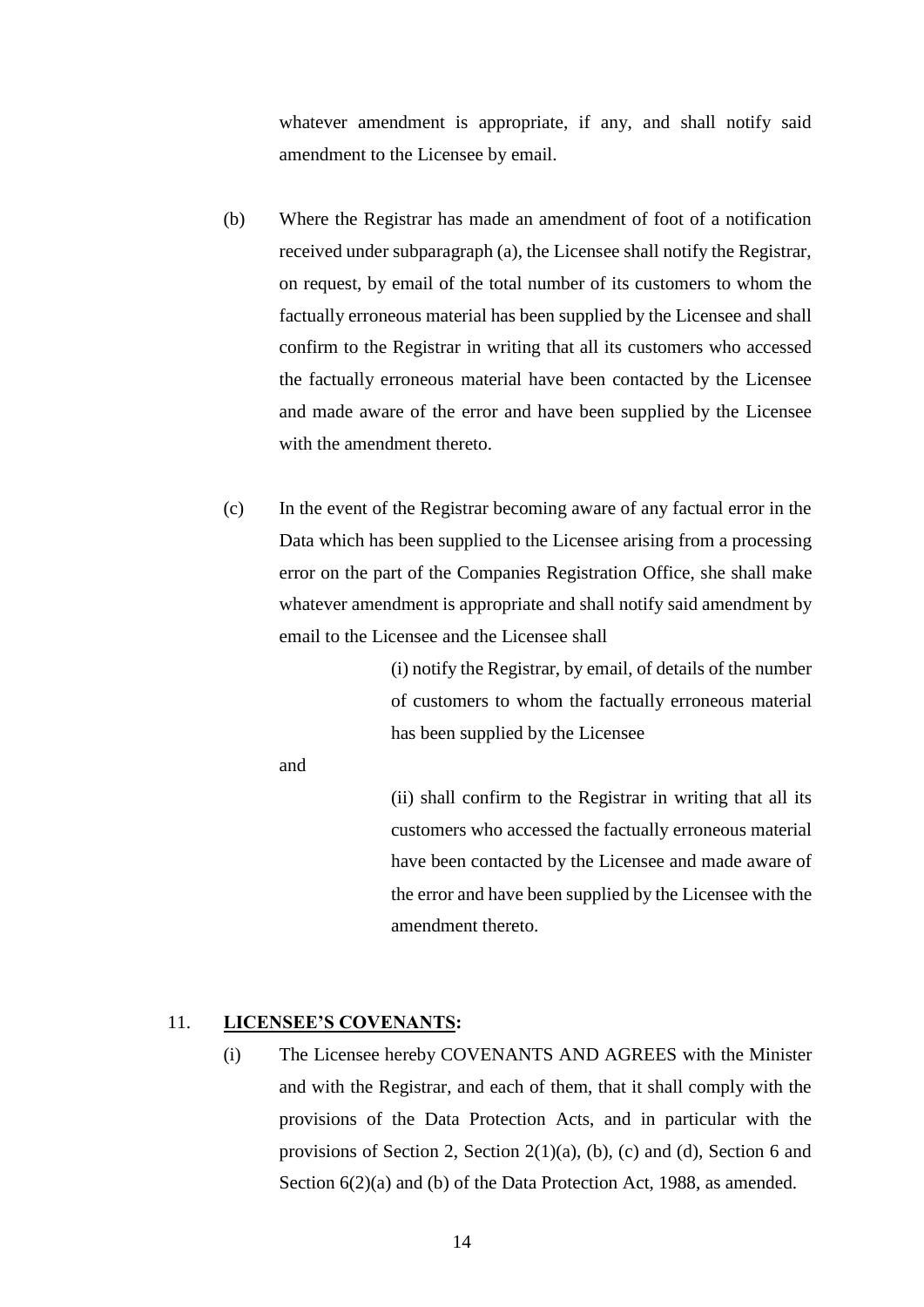- (ii) On receipt of any direction in writing from the Registrar, and whensooften the same shall occur, the Licensee shall update or amend information contained in the Data in accordance with a direction in writing from the Registrar, and shall do so with all due expedition.
- (iii) Where the Licensee anticipates that personal data supplied hereunder will be processed for the purposes of direct marketing, the Licensee shall offer those persons whose data will be so processed a cost-free opportunity to object in advance to receiving direct marketing.

#### 12. **DENIAL OF PARTNERSHIP:**

This Agreement shall not operate so as to create a partnership, relationship or agency or joint venture of any kind between the Minister or the Registrar and the Licensee.

#### 13. **ENTIRE AGREEMENT:**

This Agreement constitutes the entire agreement and understanding of the parties in respect of the supply of the Back File by the Registrar to the Licensee and supersedes any previous agreement between the parties relating to the subject matter of this Agreement.

### 14. **COPYRIGHT: DATABASE RIGHT**

- (a) The Licensee hereby ACKNOWLEDGES AND ADMITS (i) that the Registrar's Database is an original Database, the maker of which is, or is deemed to be the Government, and (ii) the "Database Right" as defined in the Act of 2000 of the Government therein and thereover, and (iii) that it, the Licensee, uses the same by the Permission and Licence of the Government, and on the terms and conditions herein contained.
- (b) The Licensee hereby ACKNOWLEDGES that the copyright in the Data is a Government copyright, and that it uses and reproduces the Data and extracts therefrom by the Permission and Licence of the Government and on the terms and conditions herein contained.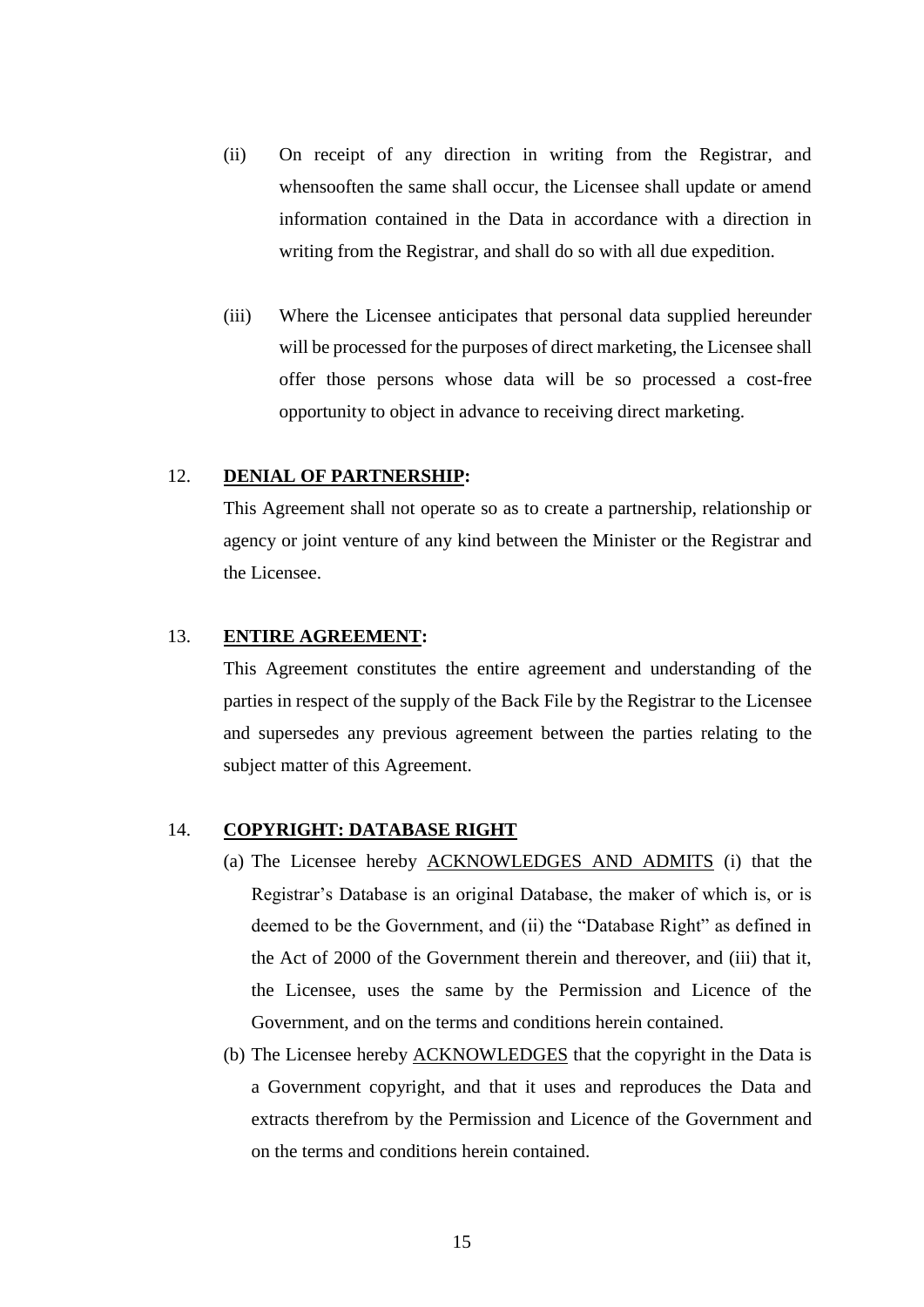#### 15. **TERMINATION:**

- (a) Notwithstanding any other provisions herein contained and WITHOUT PREJUDICE to the provisions of Clause 7 hereinbefore contained, this Agreement may be terminated forthwith by either party, without liability for compensation or damages, by notice in writing to the other party, given by whichever party is not at fault, if any of the following events occur, namely:
	- (i) If the other party commits any breach of the terms or conditions of this Licence and fails to remedy such breach, or insofar as such breach is not capable of remedy, to furnish adequate compensation in respect of same within thirty days after receiving written notice from the party not at fault, requiring it so to do;
	- (ii) If the other party shall present a Petition or have a Petition presented by a creditor for its winding up or enter into compulsory or voluntary liquidation (other than for the purpose of a bona fide reconstruction or amalgamation), or shall have a Receiver appointed over all or any of its undertakings or assets.
	- (iii) If the other party shall be, or shall be deemed, for the purposes of or within the meaning of the Companies Act 2014, to be unable to pay its debts, or shall cease to carry on business.

#### 16. **EXTENT OF LIABILITY AND INDEMNITY:**

Neither the Registrar nor the Minister shall be liable to the Licensee in respect of any loss or damage arising from any negligence or breach of duty on the part of the Registrar of Minister or any member of the staff of the Registrar in connection with the performance or purported performance of or a failure to perform this Licence and Agreement and the duties of the Registrar or the Minister hereunder. Subject as hereinafter provided, the Minister agrees to indemnify the Licensee in respect of any losses arising from wilful misconduct on the part of the Registrar or any member of his staff, his servants or agents, provided however that such liability shall not exceed €[*link to tariff level]* in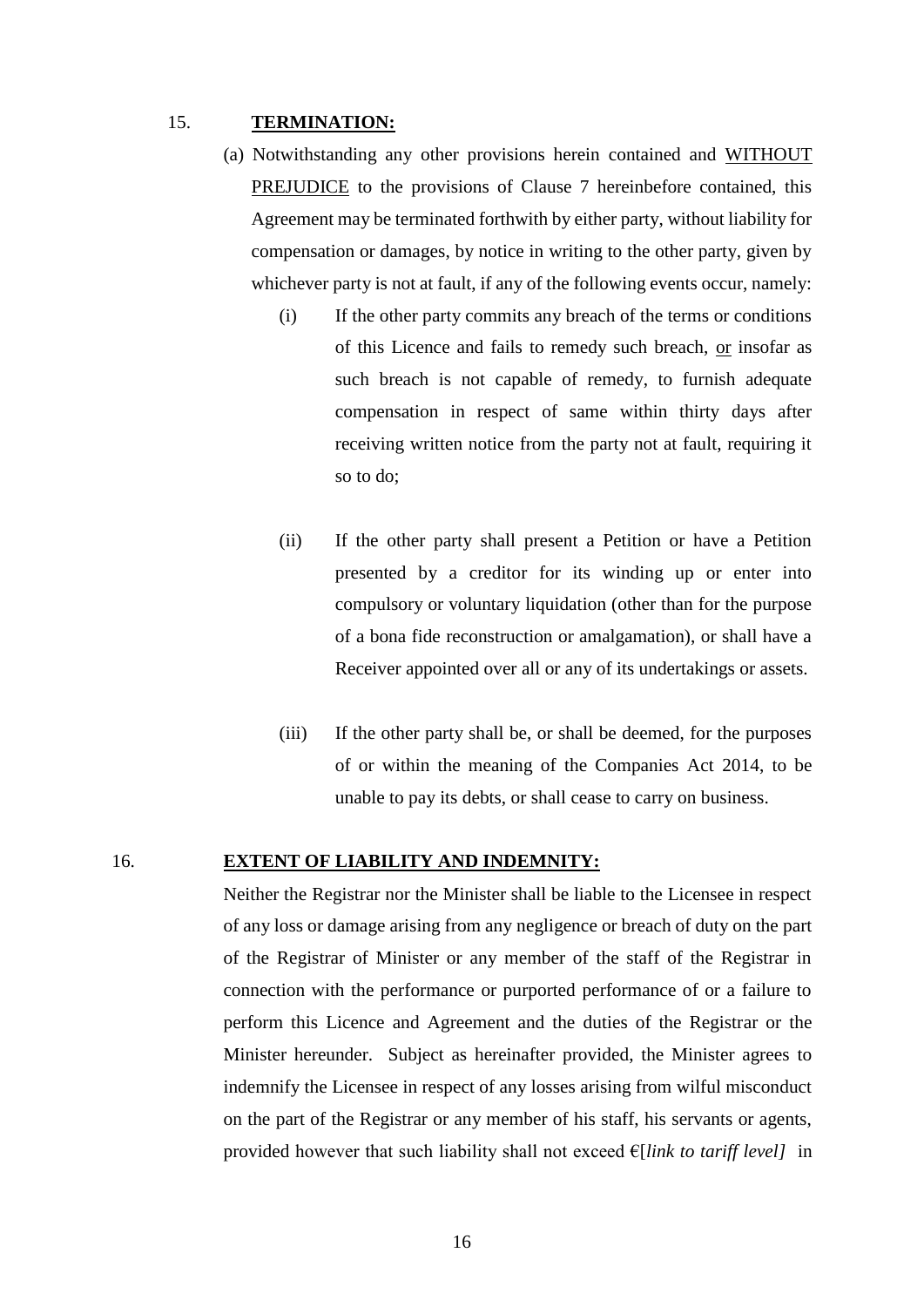respect of any one claim, and so that the maximum liability of the Minister and/or the Registrar under this Agreement shall not exceed €[*link to tariff level]*.

#### 17. **FORCE MAJEURE**:

Neither party shall be liable to the other in respect of anything which, apart from this provision, may constitute a breach of this Licence arising by reason of Force Majeure, namely circumstances beyond the control of the Registrar or the Licensee, which events shall include (but shall not be limited to) acts of God, perils of the sea or air, fire, flood, drought, explosion, sabotage, accident, embargo, riot, civil commotion or civil authority, including acts of local government and parliamentary authority.

### 18. **WAIVER:**

Failure or neglect by the Licensee or the Minister or the Registrar to enforce, at any time, any of the provisions hereof, shall not be construed as nor shall same be deemed to affect the validity of the Licence hereby granted, or prejudice any right of the Minister to terminate this Agreement pursuant to the provisions in that behalf hereinbefore contained.

#### 19. **NOTICES**

(i) Any Notice required to be given to the Minister or to the Registrar may be delivered by hand for the Registrar's attention to Bloom House, Gloucester Place Lower, Dublin 1 or by e-mail to Maureen.osullivan@dbei.gov.ie and when delivered by hand shall be deemed to have been delivered at the time and date the same is delivered and when sent by e-mail, shall be deemed to have been delivered when the same is sent. In the event of a change in address or email address during the currency of this Agreement, the Licensee will be notified in advance of such change.

(ii) Any Notice required to be sent or delivered to the Licensee may be delivered by hand or by e-mail to [ ], and when delivered by hand shall be deemed to have been delivered at the time and date the same is delivered and when sent e-mail, shall be deemed to have been delivered when the same is sent. In the event of a change in address or in e-mail address during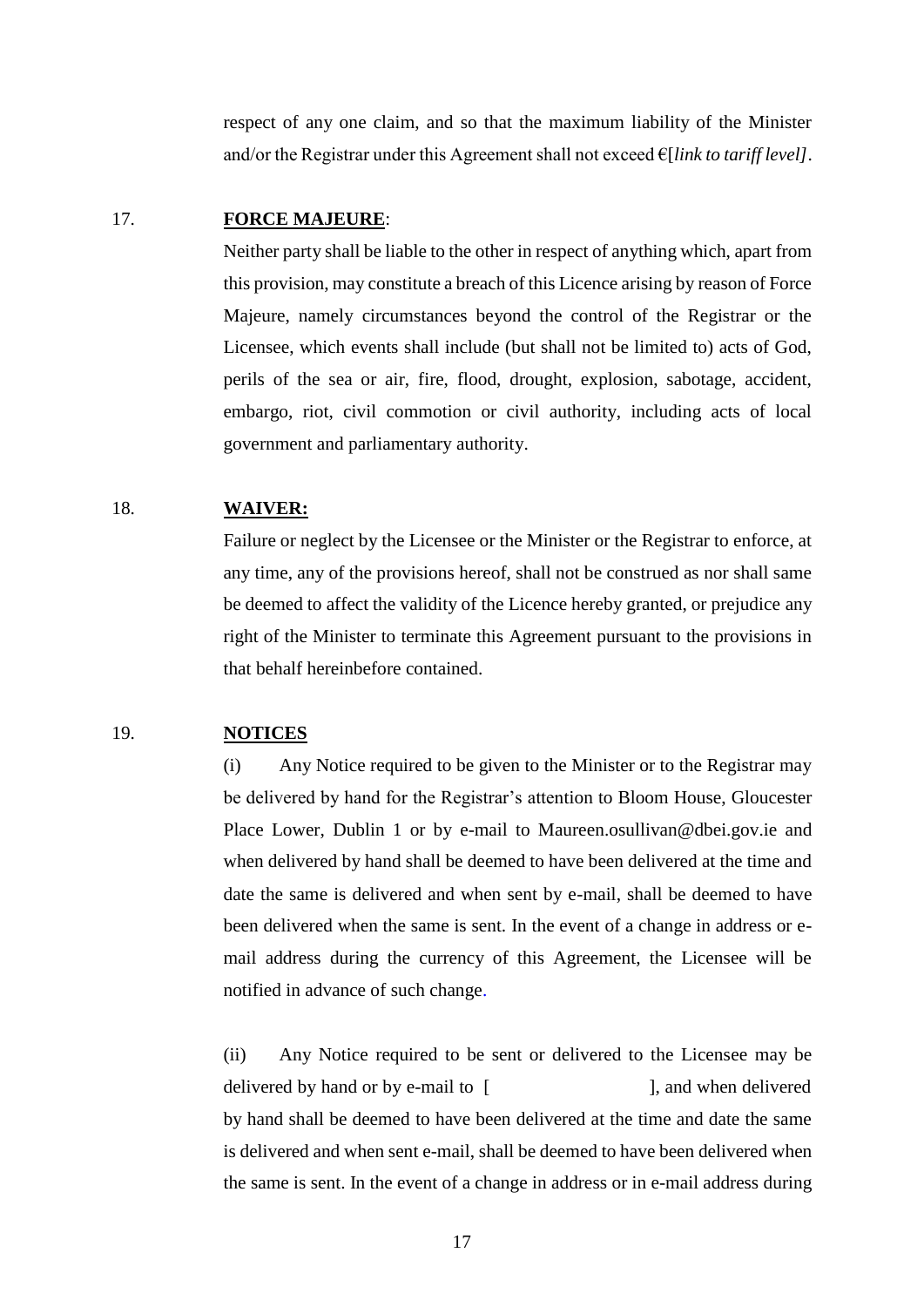the currency of this Agreement, the Licensee will notify the Registrar in advance of such change.

# 20. **HEADINGS**:

The headings of the terms and conditions herein contained are inserted for ease of reference only and are not intended to be part of or to affect the meaning or interpretation of any of the terms and conditions of this Licence.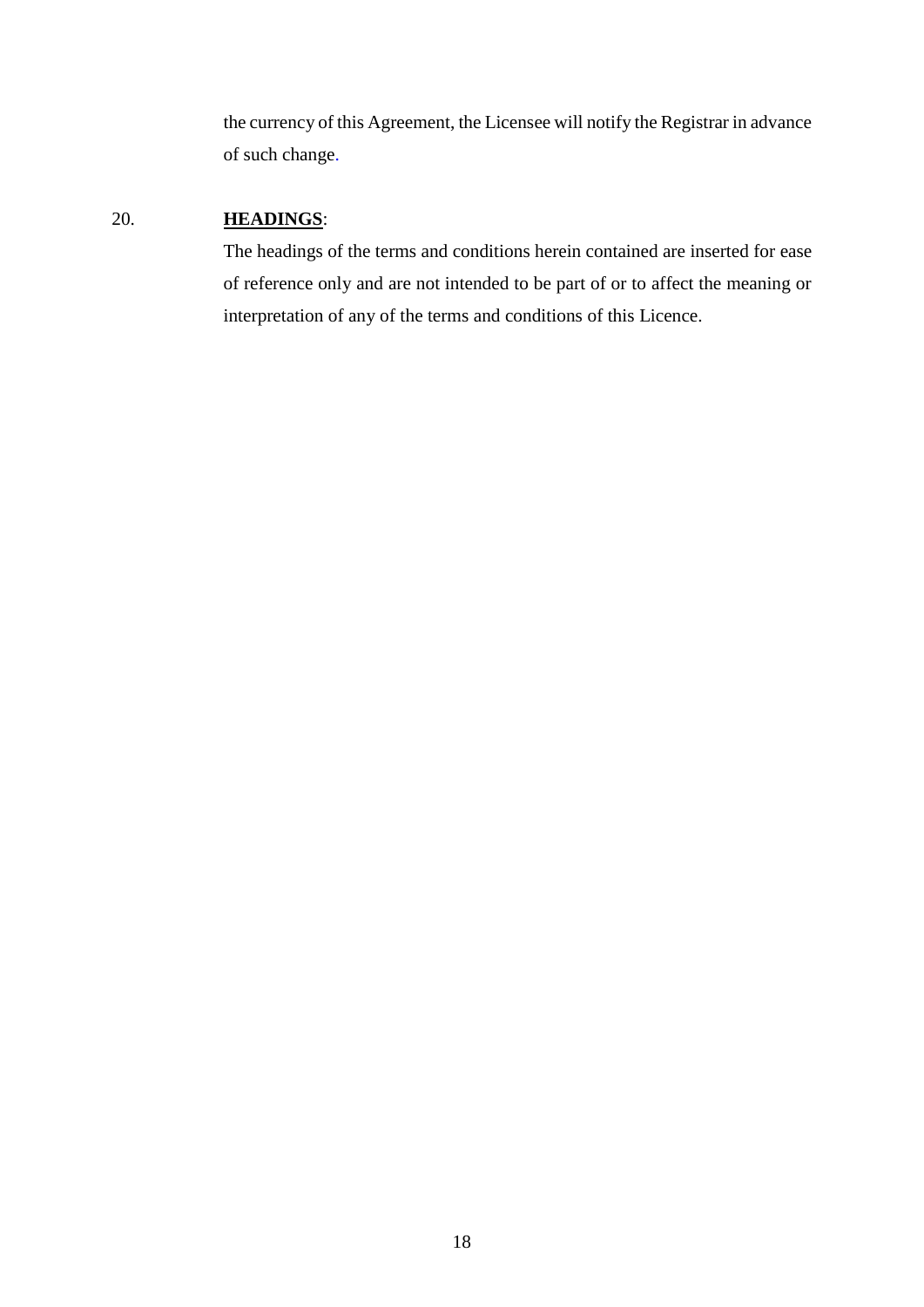## **FIRST SCHEDULE**

#### DESCRIPTION OF DATA TO BE SUPPLIED BY THE REGISTRAR

The Back File, being the images of all documents relating to registered companies and all documents relating to the registration of persons pursuant to the Registration of Business Names Act 1963 that were scanned onto the Registrar's own computer system prior to the date of execution of this Agreement, and the Database information necessary to identify the images furnished, which data will be made available to the Licensee by the Registrar after execution of the Agreement by the Licensee within two weeks of payment by the Licensee of the Tariff laid down in Clause  $7(a)$ of this Agreement.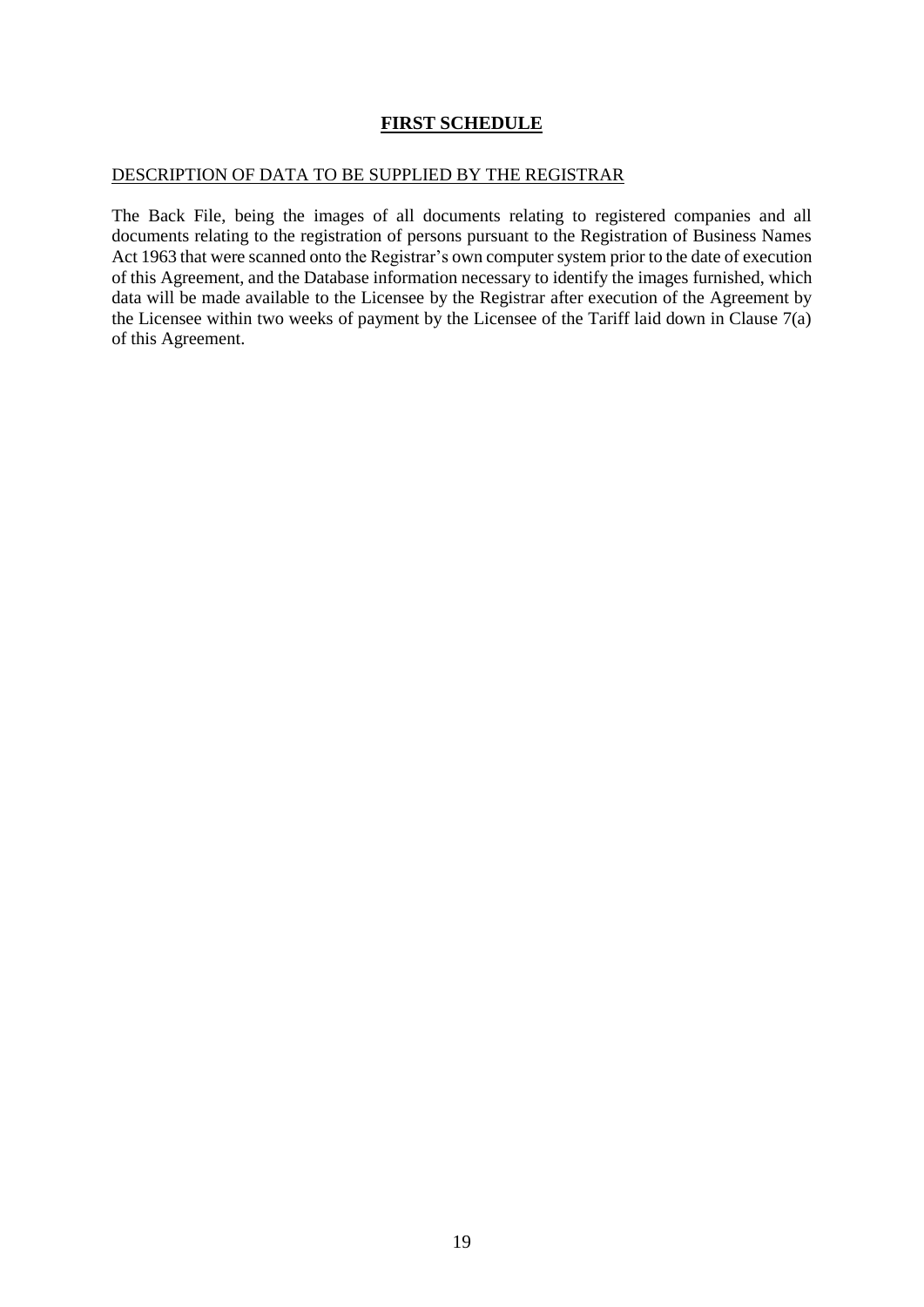### **SECOND SCHEDULE**

| Data               | Media               | Frequency         |
|--------------------|---------------------|-------------------|
| Per First Schedule | External Hard drive | One single supply |

The Data specified in the First Schedule will be made available to the Licensee, after execution of this Agreement by the Licensee, within two weeks of payment by the Licensee of the Tariff laid down in Clause 7(a) of this Agreement.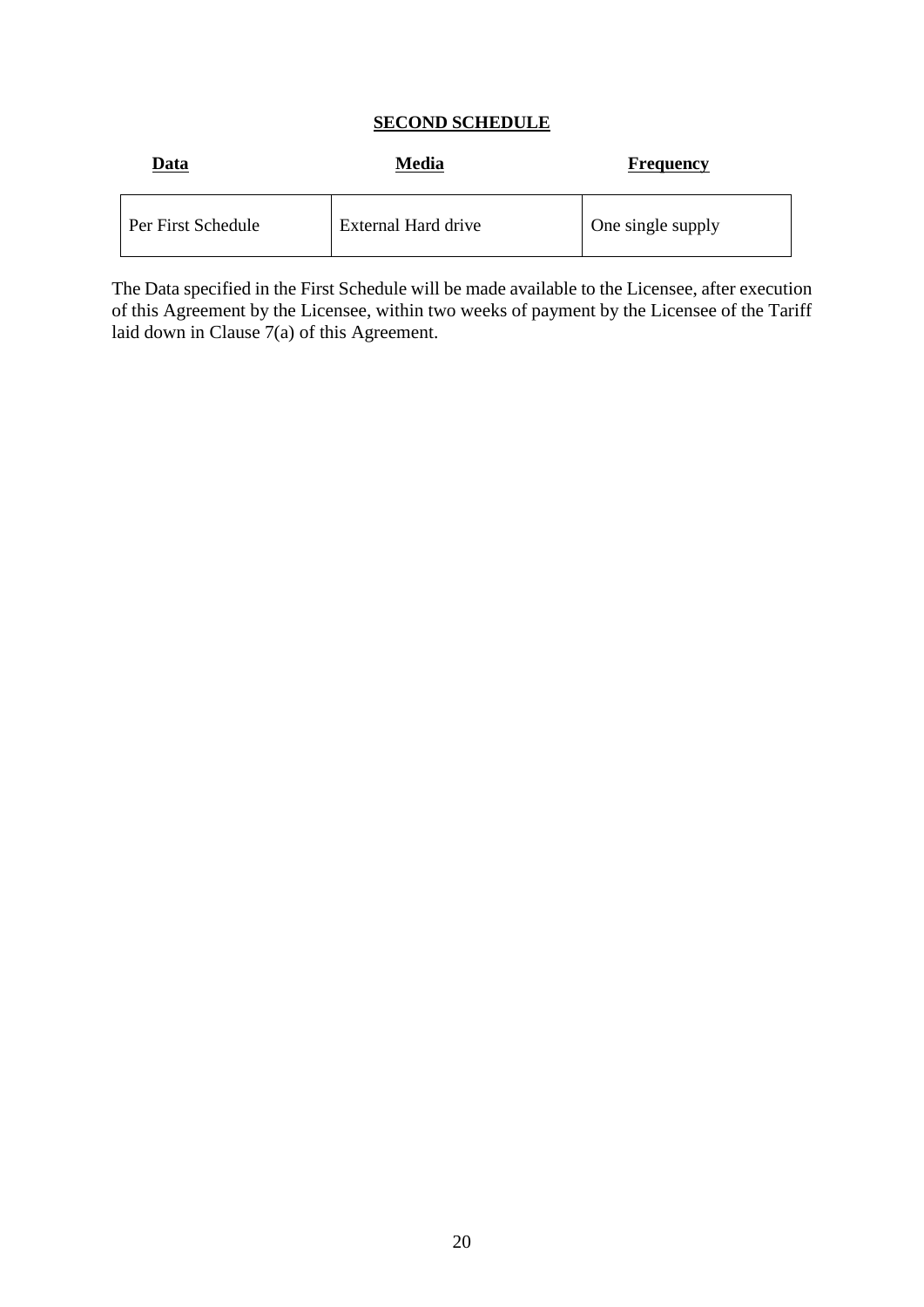# **THIRD SCHEDULE**

**List of Companies or Bodies pursuant to Clause 5(b) of the within Agreement**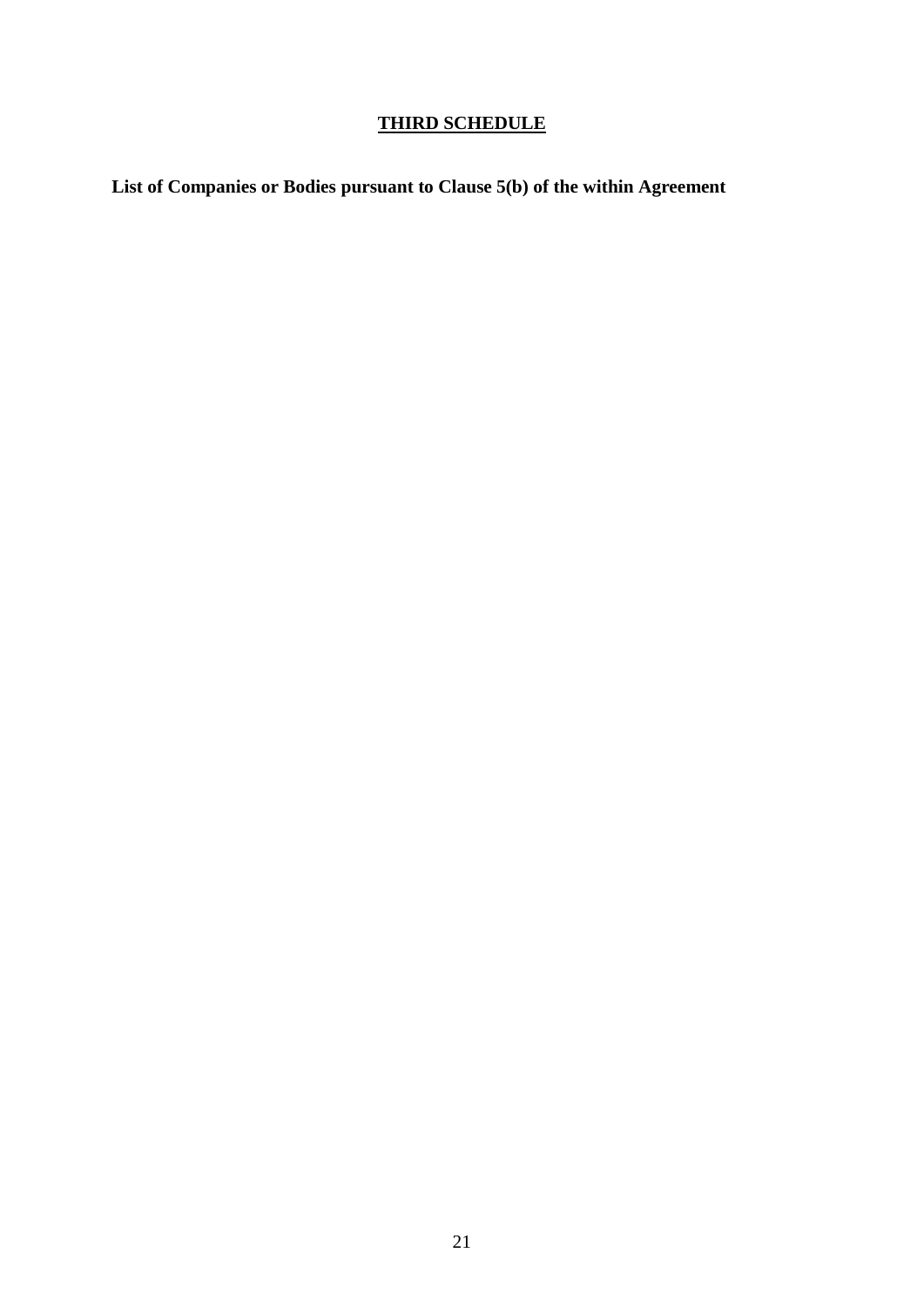**IN WITNESS WHEREOF the Official Seal of the Minister for Business, Enterprise and Innovation and the Common Seal of Limited have hereunto been affixed the day and year first herein WRITTEN.**

PRESENT when the Official Seal of the Minister for Business, Enterprise and Innovation was affixed hereto and was authenticated by the signature  $of (signatory)$ 

Occupation:

### **(Signatory)**

A person authorised by section 15(1) of the Ministers and Name of Witness: Secretaries Act, 1924 to authenticate the seal of the Address: said Minister.

PRESENT when the Common Seal of Limited was affixed hereto:

Name of Witness:

Address: \_\_\_\_\_\_\_\_\_\_\_\_\_\_\_\_\_\_

Occupation:

Director

Director/Secretary

\_\_\_\_\_\_\_\_\_\_\_\_\_\_\_\_\_\_